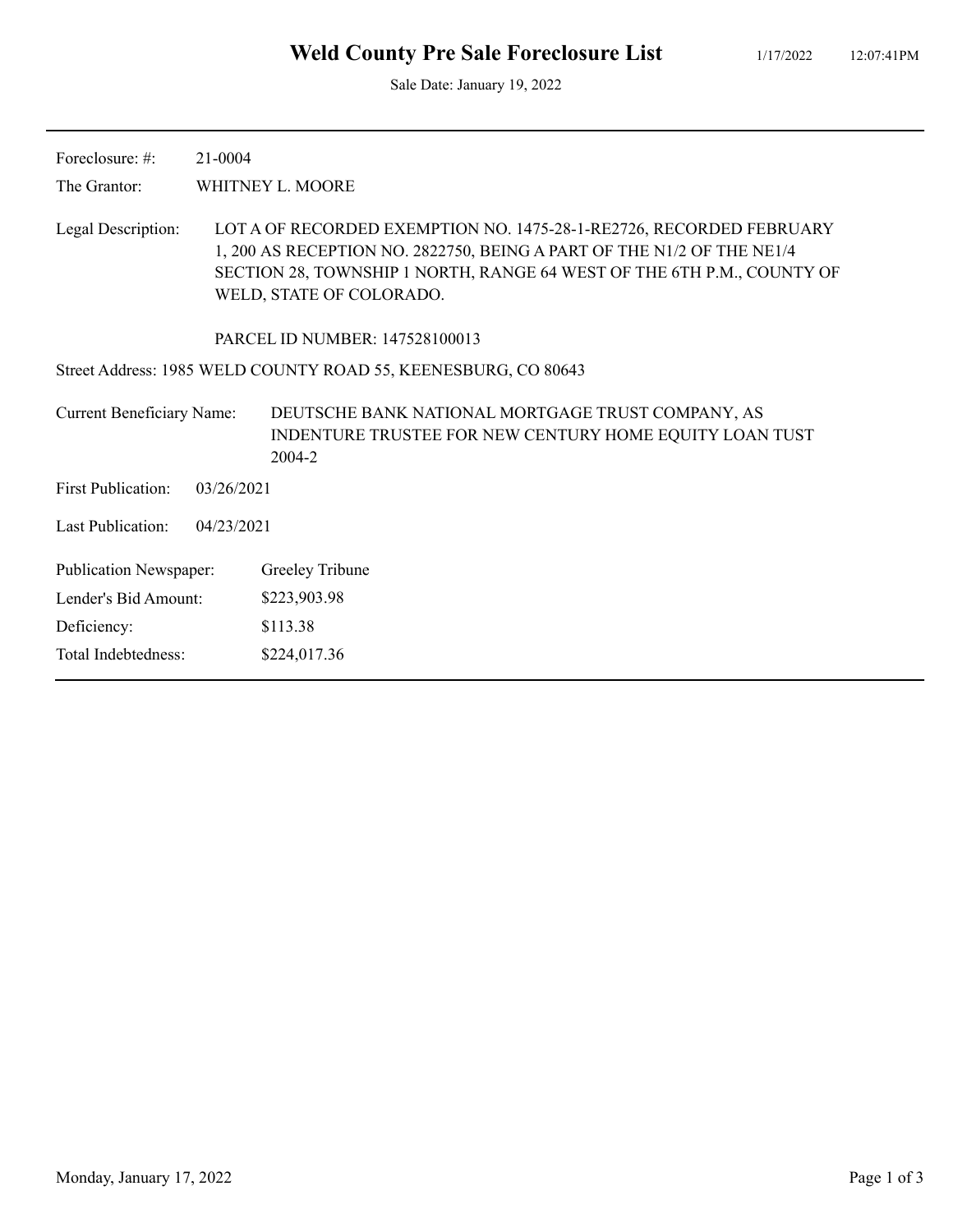| Foreclosure: #:                  | 21-0029          |                                                                                                                                                                                    |  |
|----------------------------------|------------------|------------------------------------------------------------------------------------------------------------------------------------------------------------------------------------|--|
| The Grantor:                     |                  | LLoos Investment, LLC a Colorado limited liability company                                                                                                                         |  |
| Legal Description:               |                  | PLEASE SEE EXHIBIT A ATTACHED HERETO.                                                                                                                                              |  |
|                                  |                  | *PURSUANT TO THE CORRECTIVE AFFIDAVIT RE: SCRIVENER'S ERROR<br>PURSUANT TO C.R.S. 38-35-109(5) RECORDED AUGUST 30, 2021 AT RECEPTION#<br>4751046 TO CORRECT THE LEGAL DESCRIPTION. |  |
| Street Address: , ,              |                  |                                                                                                                                                                                    |  |
| <b>Current Beneficiary Name:</b> |                  | Weinberg Servicing, LLC                                                                                                                                                            |  |
| <b>First Publication:</b>        | 11/26/2021       |                                                                                                                                                                                    |  |
| <b>Last Publication:</b>         | 12/24/2021       |                                                                                                                                                                                    |  |
| <b>Publication Newspaper:</b>    |                  | Greeley Tribune                                                                                                                                                                    |  |
| Lender's Bid Amount:             |                  | \$377,394.54                                                                                                                                                                       |  |
| Deficiency:                      |                  | \$0.00                                                                                                                                                                             |  |
| Total Indebtedness:              |                  | \$377,394.54                                                                                                                                                                       |  |
| Foreclosure: #:                  | 21-0030          |                                                                                                                                                                                    |  |
| The Grantor:                     | Jerome J Janicki |                                                                                                                                                                                    |  |
| Legal Description:               |                  | LOT 24, BLOCK 5, MOUNTAIN VIEW SUBDIVISION SECOND FILING, A<br>SUBDIVISION OF THE TOWN OF WINDSOR, COUNTY OF WELD, STATE OF<br>COLORADO.                                           |  |
|                                  |                  | TAX PARCEL ID NO.: 080720410024                                                                                                                                                    |  |
|                                  |                  | Street Address: 1069 Pinyon Drive, Windsor, CO 80550                                                                                                                               |  |
| <b>Current Beneficiary Name:</b> |                  | REVERSE MORTGAGE FUNDING LLC                                                                                                                                                       |  |
| <b>First Publication:</b>        |                  |                                                                                                                                                                                    |  |
|                                  | 11/26/2021       |                                                                                                                                                                                    |  |
| <b>Last Publication:</b>         | 12/24/2021       |                                                                                                                                                                                    |  |
| Publication Newspaper:           |                  | Greeley Tribune                                                                                                                                                                    |  |
| Lender's Bid Amount:             |                  | \$225,624.23                                                                                                                                                                       |  |
| Deficiency:                      |                  | \$0.00                                                                                                                                                                             |  |